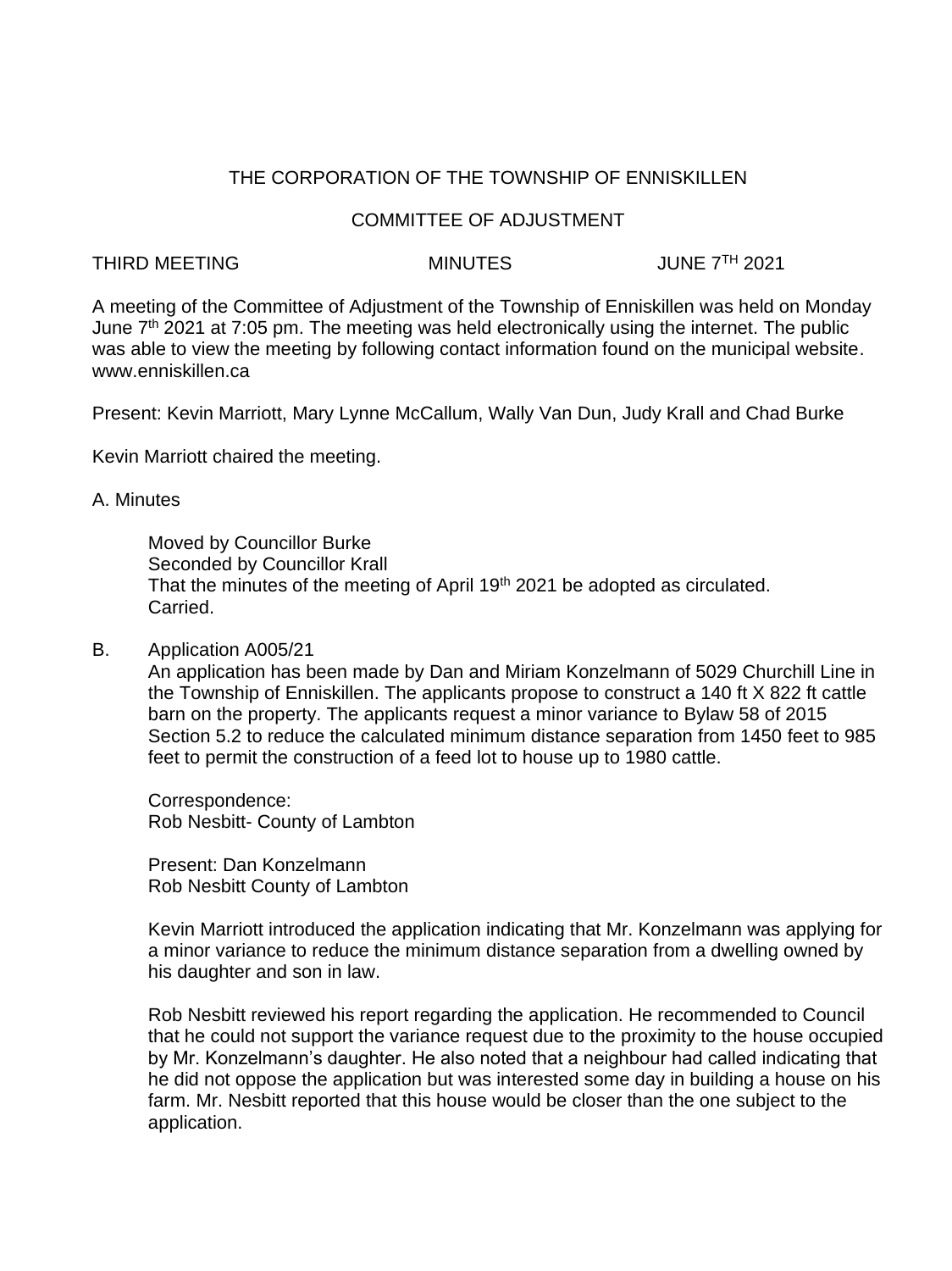#### THIRD MEETING 2 2 JUNE 7 2021

Mr. Nesbitt noted that in his opinion the application did not meet the Planning Act requirements for a minor variance.

Mr. Konzelmann reported that the construction of the building on his property was restricted by the two electrical transmission corridors that ran through his property. He was concerned that by placing the buildings closer to the transmission corridors could result in stray voltage affecting his cattle operation.

Mr. Konzelmann noted that moving the barn south of the transmission corridors would bring the building too close to Bear Creek.

Mr. Konzelmann noted that his son and daughter lived in the house that was subject to the minimum distance minor variance application. He noted that both people worked on the farm with him. He also noted that in providing the property to his family members he had retained the right to purchase the property in the event that it was sold in the future.

Wally Van Dun questioned whether the barn could be moved to the south. Rob Nesbitt was questioned on his report's reference to a house that may be built in the future.

#### Moved by Judy Krall

Seconded by Wally Van Dun

That minor variance application A005/21 be approved to Section 5.2 of Bylaw 58 of 2015 to reduce the minimum distance separation for a cattle barn from 1450 feet to 985 feet. Carried.

## Conditions:

That the Township of Enniskillen Road Superintendent review and approve the access to the farm of the proposed cattle barn.

## Reasons:

The minor variance as outlined in the planning report meets the four tests of the Planning Act, the purpose and intent of the Official Plan and Zoning Bylaw are maintained and is appropriate for the development of the land and is minor in nature.

#### C. Application A006/21

An application has been made by Mathew and Ricki Jenniskens of 5221 Petrolia Line in the Township of Enniskillen. The applicants propose to construct a new dwelling which will include a 1,000 square foot granny suite. The applicants request a minor variance to Bylaw 58 of 2015 Section 3.8 (k) to increase the area of the granny suite to 1,000 square feet.

Correspondence: Rob Nesbitt- County of Lambton Corrine Nauta- County of Lambton